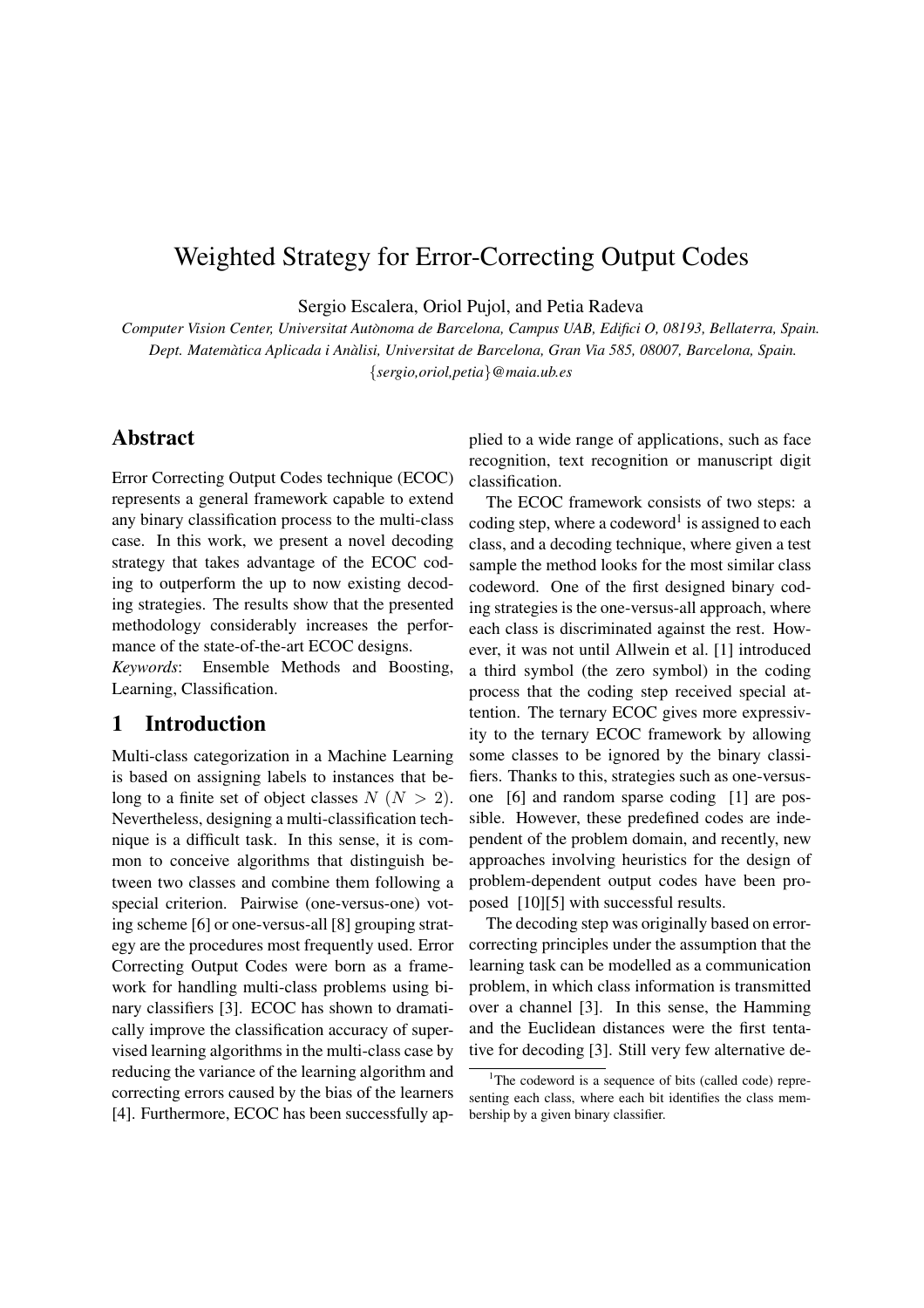coding strategies have been proposed in the literature. In [11], Inverse Hamming Distance (IHD) and Centroid distance (CEN) for binary problems are introduced. Other decoding strategies for nominal, discrete and heterogeneous attributes have been proposed in [7]. With the introduction of the zero symbol, Allwein et al. [1] show the advantage of using a loss based function of the margin of the base classifier on the ternary ECOC. Also, there have been several attempts to introduce probabilities in the ECOC decoding process [9][2]. In [9], the authors use conditional probabilities to estimate the class membership in a kernel machine approach. An alternative probabilistic design of the coding and decoding strategies is proposed in [2]. Nevertheless, none of the few proposed decoding strategies in the literature takes into account the effect of the third (0) symbol during the decoding step, leaving this fact as an open issue worthy of exploring.

In this paper, we present a novel decoding technique, that we call Loss-Weighted decoding strategy  $(LW)$ . LW is based on a combination of probabilities that adjusts the importance of each coded position in a ternary ECOC matrix given the performance of a classifier. The formulation of our decoding process allows the use of discrete output of the classifier as well as the margin when it is available. The traditional Euclidean distance, the Loss-based decoding, the probabilistic model presented in [9], and the proposed LW decoding are compared with 5 state-of-the-art coding strategies, showing the high performance of the presented strategy in public databases.

# 2 Error Correcting Output Codes

Given a set of  $N_c$  classes to be learned, n different bi-partitions (groups of classes) are formed, and  $n$ binary problems (dichotomies) are trained. As a result, a codeword of length  $n$  is obtained for each class, where each bin of the code corresponds to a response of a given dichotomy. Arranging the codewords as rows of a matrix, we define a "coding matrix" M, where  $M \in \{-1, 0, 1\}^{N_c \times n}$  in the

ternary case. In fig.1 we show an example of a ternary matrix  $M$ . The matrix is coded using 7 dichotomies  $\{h_1, ..., h_7\}$  for a four class problem  $(c_1, c_2, c_3, \text{ and } c_4)$ . The white regions are coded by 1 (considered as positive for its respective dichotomy,  $h_i$ ), the dark regions by -1 (considered as negative), and the grey regions correspond to the zero symbol (not considered classes by the current dichotomy).

During the decoding process, applying the  $n$ trained binary classifiers, a code  $x$  is obtained for each data point in the test set. This code is compared to the base codewords of each class  $\{y_1, \ldots, y_4\}$  defined in the matrix M, and the data point is assigned to the class with the "closest" codeword [1][11]. Although different distances can be applied, the most frequently used are the Hamming (*HD*) and the Euclidean distances (*ED*). In fig.1, a new test input x is evaluated by all the classifiers and the method assigns label  $c_1$ with the closest decoding distances.



Figure 1: Example of ternary matrix M for a 4 class problem. A new test codeword is classified by class  $c_1$  when using the HD and ED decoding strategies.

#### 2.1 Coding designs

Different coding strategies were proposed for the design of the ECOC matrix M. One-versus-all [8] was the first ECOC design, where each learner is trained to distinguish one class from the rest of classes. The one-versus-one [6] strategy considers all pairs of classes. The Dense and Sparse random strategies were proposed for the binary and ternary ECOC framework, respectively [10]. These strategies must assure that the randomly generated matrix rows and columns are as different as possible in terms of the Hamming distance. The Dense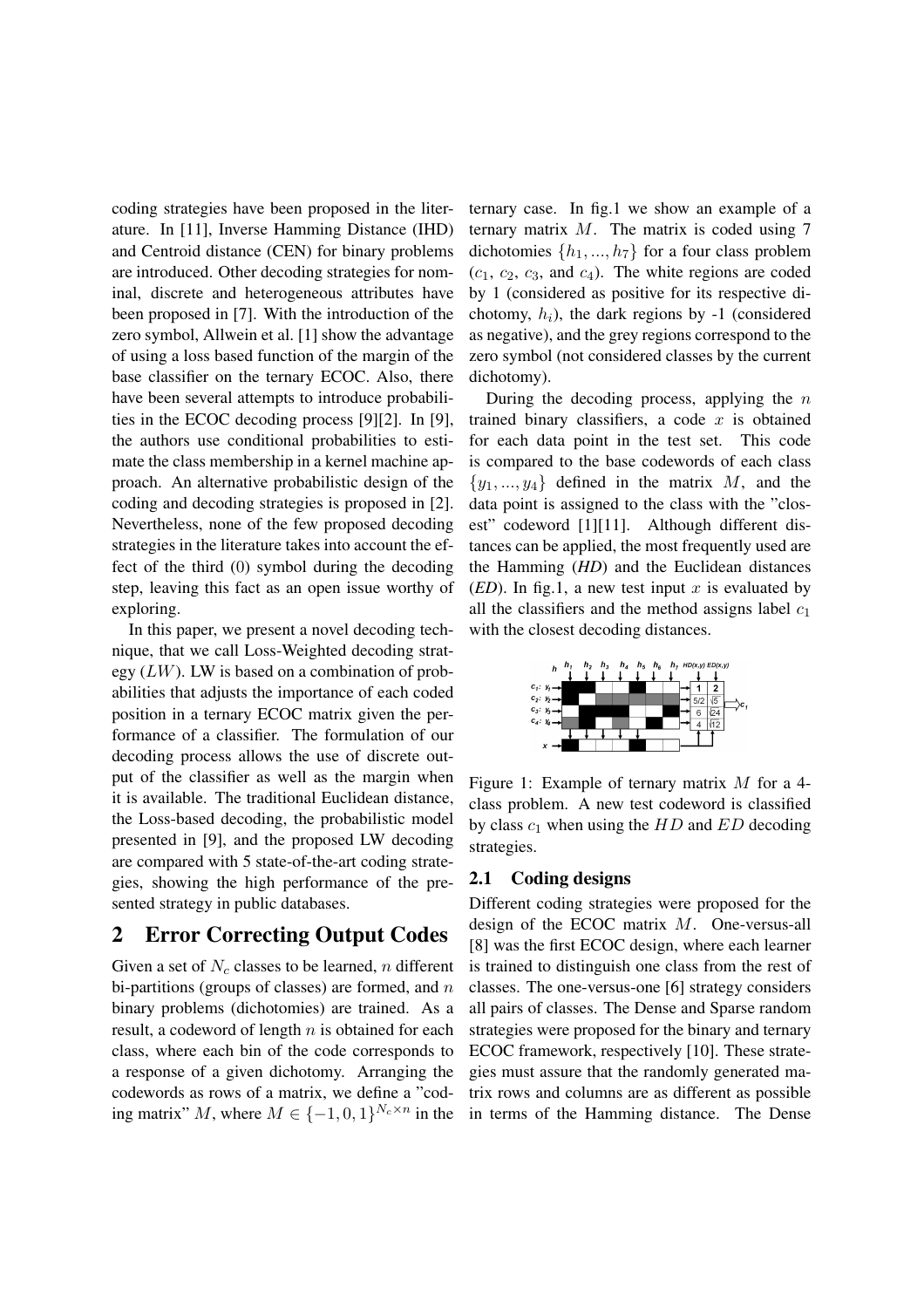random strategy generates a random coding matrix M, where the values  $\{+1, -1\}$  have a certain probability to appear. The sparse random strategy is similar to the dense case, but includes the third symbol 0 with another probability of appearance.

Due to the great number of bits involved in the traditional coding strategies and the low robustness of the one-versus-all strategy in comparison with one-versus-one, new coding approaches have been proposed [5][10]. The techniques take into account the knowledge of the problem domain by selecting the representative binary classifiers that increase the generalization performance while keeping the code length small. The DECOC method proposed in [10] is based on the embedding of discriminant tree structures derived from the problem domain. In the work of [5], the authors propose the ECOC-ONE coding strategy as an extension of any initial ECOC configuration. The method uses a coding process that learns relevant binary problems guided by a validation subset.

#### 2.2 Decoding designs

The decoding step decides the final category of an input test by comparing the codewords. In this way, a robust decoding strategy is required to obtain accurate results. Several techniques for the binary decoding step have been proposed in the literature [11][7][9][2], though the most common ones are the Hamming and the Euclidean approaches [11]. In the work of [10], authors showed that usually the Euclidean distance was more suitable than the traditional Hamming distance in both the binary and the ternary cases. Nevertheless, little attention has been paid to the ternary decoding approaches.

In [1], the authors propose a Loss-based technique when a confidence on the classifier output is available. For each row of M and each data sample  $\wp$ , the authors compute the similarity between  $f^j(\varphi)$  and  $M(i, j)$ , where  $f^j$  is the  $j^{th}$  dichotomy of the set of hypothesis  $F$ , considering a loss estimation on their scalar product, as follows:

$$
D(\varphi, y_i) = \sum_{j=1}^{n} L(M(i, j) \cdot f^j(\varphi))
$$
 (1)

where  $L$  is a loss function that depends on the nature of the binary classifier. The most common loss functions are the linear and the exponential one. The final decision is achieved by assigning a label to example  $\wp$  according to the class  $c_i$  with the minimal distance.

Recently, the authors of [9] proposed a probabilistic decoding strategy based on the margin of the output of the classifier to deal with the ternary decoding. The decoding measure is given by:

$$
D(y_i, F) = -log\left(\prod_{j \in [1, ..., n]: M(i, j) \neq 0} P(x^j = M(i, j) | f^j) + \alpha\right)
$$
\n(2)

where  $\alpha$  is a constant factor that collects the probability mass dispersed on the invalid codes, and the probability  $P(x^j = M(i, j) | f^j)$  is estimated by means of:

$$
P(x^{j} = y_{i}^{j} | f^{j}) = \frac{1}{1 + exp(y_{i}^{j}(A^{j}f^{j} + B^{j}))}
$$
 (3)

Vectors  $A$  and  $B$  are obtained by solving an optimization problem [9].

### 3 Loss-Weighted decoding (*LW*)

As mentioned above, the 0 symbol allows to increase the number of bi-partitions of classes (thus, the number of possible binary classifiers), resulting in a higher number of binary problems to be learned. However, the effect of the ternary symbol is still an open issue. Since a zero symbol means that the corresponding classifier is not trained on a certain class, to consider the "decision" of this classifier on those zero coded position does not make sense. Moreover, the response of the classifier on a test sample will always be different to 0, so obligatory an error will be registered. Let return to fig. 1, where an example about the effect of the 0 symbol is shown. The classification result using the Hamming distance as well as the Euclidean distance is class  $c_1$ . Note that class  $c_2$  has only coded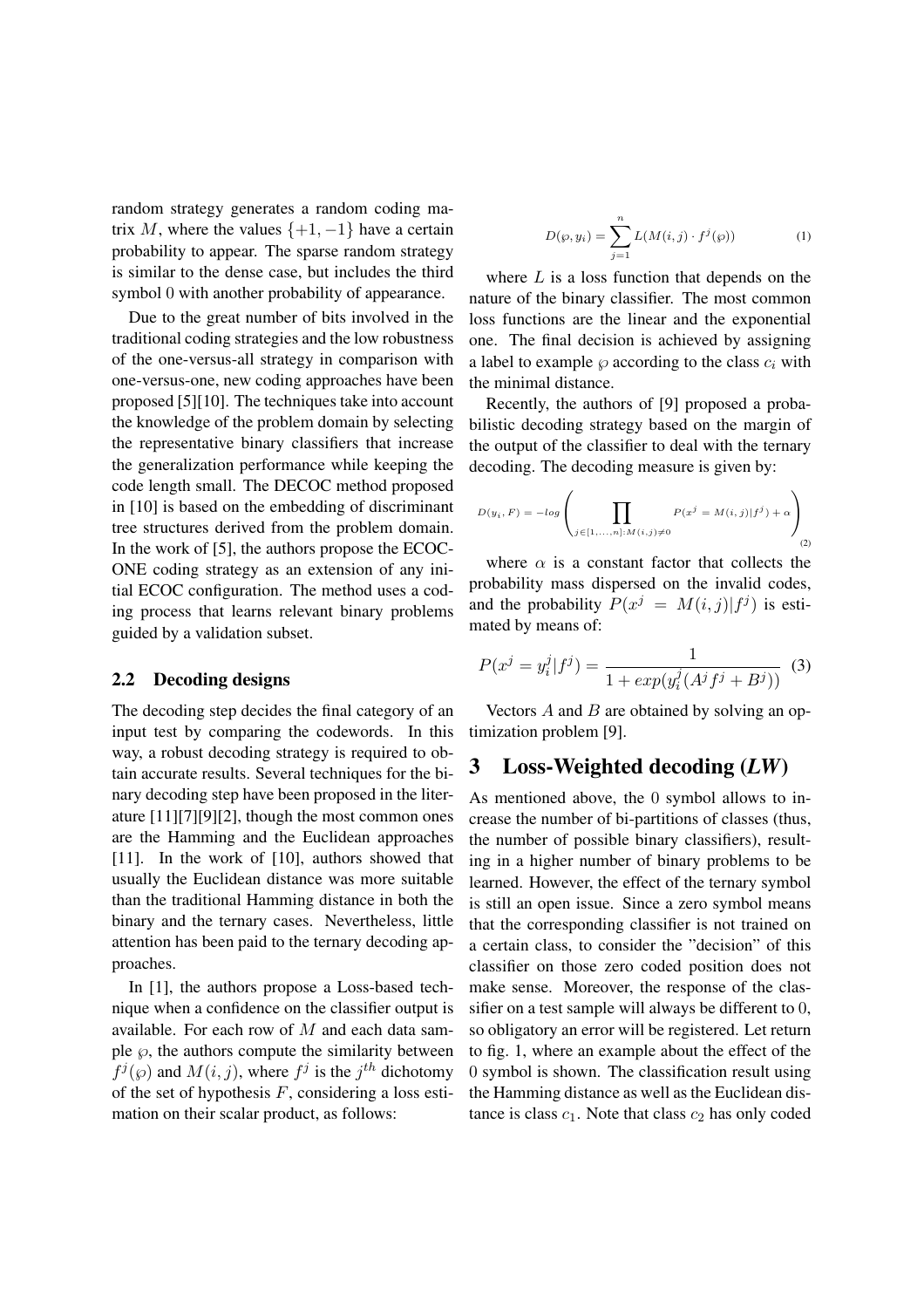first both positions, thus it is the only information provided about class  $c_2$ . The first two coded locations of the codeword  $x$  correspond exactly to these positions. Thus, the correct classification should be class  $c_2$  instead of  $c_1$ . The use of standard decoding techniques that do not consider the effect of the third symbol (zero) frequently fails. In the figure, the  $HD$  and  $ED$  strategies accumulate an error value proportional to the number of zero symbols by row, and finally miss-classify the sample  $x$ .

Given a coding matrix 
$$
M
$$
,  
\n1) Calculate the matrix of hypothesis  $H$ :  
\n
$$
H(i, j) = \frac{1}{m_i} \sum_{k=1}^{m_i} \gamma(h_j(\wp_k^i), i, j)
$$
\n(4)  
\nbased on  $\gamma(x_j, i, j) = \begin{cases} 1, & \text{if } x_j = M(i, j) \\ 0, & \text{otherwise.} \end{cases}$   
\n2) Normalize  $H$  so that  $\sum_{j=1}^{n} M_W(i, j) = 1, \forall i = 1, ..., N_c$ :  
\n
$$
M_W(i, j) = \frac{H(i, j)}{\sum_{j=1}^{n} H(i, j)},
$$
\n
$$
\forall i \in [1, ..., N_c], \quad \forall j \in [1, ..., n]
$$
  
\nGiven a test input  $\wp$ , decode based on:  
\n
$$
d(\wp, i) = \sum_{j=1}^{n} M_W(i, j) L(M(i, j) \cdot f(\wp, j))
$$
\n(6)

Table 1: Loss-Weighted algorithm.

To solve the commented problems, we propose a Loss-Weighted decoding. The main objective is to find a weighting matrix  $M_W$  that weights a loss function to adjust the decisions of the classifiers, either in the binary and in the ternary ECOC. To obtain the weighting matrix  $M_W$ , we assign to each position  $(i, j)$  of the matrix of hypothesis H a continuous value that corresponds to the accuracy of the dichotomy  $h_j$  classifying the samples of class  $i$  (4). We make  $H$  to have zero probability at those positions corresponding to unconsidered classes (5), since these positions do not have representative information. Next step is to normalize each row of the matrix H so that  $M_W$  can be considered as a discrete probability density function (6). This step is very important since we assume that the probability of considering each class for the final classification is the same (independently of number of zero symbols) in the case of not having *a priori* information  $(P(c_1) = ... = P(c_{N_c}))$ . In fig. 2 a weighting matrix  $M_W$  for a 3-class problem with four hypothesis is estimated. Figure 2(a) shows the coding matrix  $M$ . The matrix  $H$  of fig. 2(b) represents the accuracy of the hypothesis classifying the instances of the training set. The normalization of  $H$  results in the weighting matrix  $M_W$  of fig. 2(c)<sup>2</sup>.

$$
M = \begin{bmatrix} 1 & 1 & -1 & 0 \\ 1 & -1 & 0 & 0 \\ 1 & 1 & 1 & -1 \end{bmatrix} \quad H = \begin{bmatrix} 0.955 & 0.955 & 1.000 & 0.000 \\ 0.900 & 0.800 & 0.000 & 0.000 \\ 1.000 & 0.905 & 0.805 & 0.805 \end{bmatrix}
$$
  
(a) (b)  

$$
M_{W} = \begin{bmatrix} 0.328 & 0.328 & 0.344 & 0.000 \\ 0.529 & 0.471 & 0.000 & 0.000 \\ 0.285 & 0.257 & 0.229 & 0.229 \end{bmatrix}
$$
  
(c)

Figure 2: (a) Coding matrix  $M$  of four hypotheses for a 3-class problem. (b) Matrix  $H$  of hypothesis accuracy. (c) Weighting matrix  $M_W$ .

The Loss-weighted algorithm is shown in table 1. As commented before, the loss functions applied in equation (6) can be the linear or the exponential ones. The linear function is defined by  $L(\theta) = \theta$ , and the exponential loss function by  $L(\theta) = e^{-\theta}$ , where in our case  $\theta$  corresponds to  $M(i, j) \cdot f^{j}(\varphi)$ . Function  $f^{j}(\varphi)$  may return either the binary label or the confidence value of applying the  $j^{th}$  ECOC classifier to the sample  $\wp$ .

#### 4 Results

The methodology of the validation affects the data, applications, strategies of the comparative, and measurements.

a) *Data and applications*: We consider the UCI classification using 13 datasets from the public UCI Machine Learning repository database.

b) *Strategies and measurements*: The strategies used to validate the classification are 40 runs of

<sup>&</sup>lt;sup>2</sup>Note that the presented Weighting Matrix  $M_W$  can also be applied over any decoding strategy.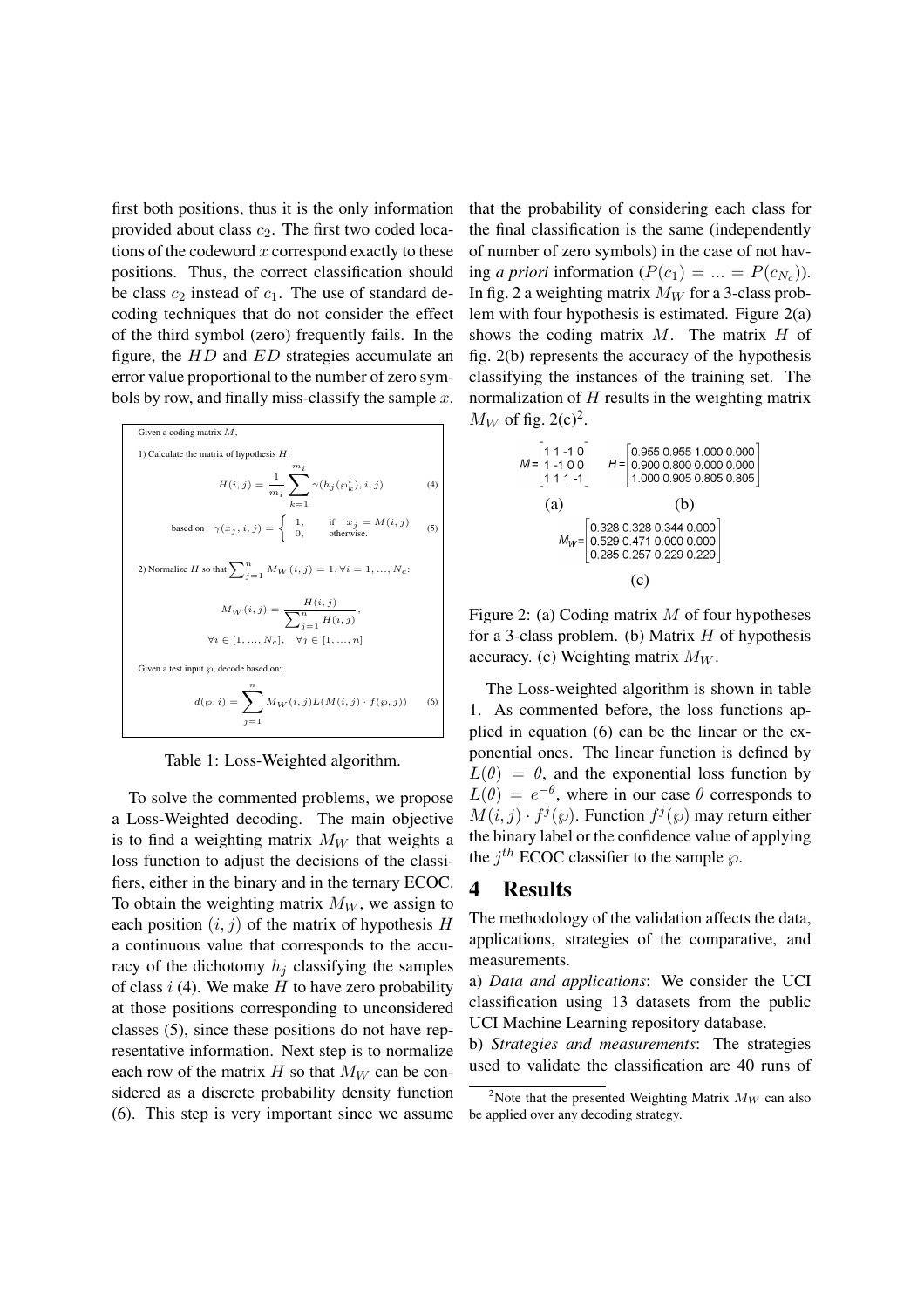Discrete Adaboost with decision stumps, and the OSU implementation of SVM with RBF kernel  $(\gamma = 1)^3$ . These two classifiers generate the set of binary problems to embed in the ECOC configurations: one-versus-one, one-versus-all, denserandom, DECOC, and ECOC-ONE. Each of the ECOC strategies is evaluated using different decoding strategies: the Euclidean distance, Lossbased decoding with exponential loss function, the probabilistic model of [9], and four variants of the Loss-Weighted decoding strategy: linear LW with output label of the classifier, linear LW with output margin of the classifier, exponential LW with output label of the classifier, and exponential LW with output margin of the classifier. The number of classifiers used for each methodology is the predefined or the provided by the authors in the case of problem-dependent designs, except for the dense random case, where we selected  $n$  binary classifiers. The classification tests are performed using stratified ten-fold cross-validation with two-tailed t-test at 95% for the confidence interval.

#### 4.1 UCI Repository Database

The characteristics of the data set are shown in table 2. The classification ranking results for Discrete Adaboost and RBF SVM are shown in fig. 3. The ranking for Discrete Adaboost in fig. 3(a) shows that the label approaches of our LW decoding tend to outperform the rest of the decoding strategies for all databases and coding strategies. The Loss-based decoding strategy and the probabilistic model show similar behavior, and the Euclidean strategy obtains the lower performance. Observe that one-versus-one and ECOC-ONE coding strategies show the best accuracy. On the other hand, the output margin provided by Adaboost seems to be not robust enough to increase the performance of the LW decoding strategies. In the ranking of SVM, one-versus-one and ECOC-ONE codings also attain the best accuracy, and the label variants of *LW* increase the performance of the Euclidean, Loss-based and probabilistic decodings. Besides, in this case the LW output margin outperforms in most cases the label approaches. In particular, the exponential LW variant is clearly superior to the linear approach in this case, which supports the use of the prediction obtained by the margin of SVM.

| Problem      | #Train | #Test | #Attributes | #Classes        |
|--------------|--------|-------|-------------|-----------------|
| Dermathology | 366    |       | 34          | 6               |
| Iris         | 150    |       |             | 3               |
| Ecoli        | 336    |       | 8           | 8               |
| Wine         | 178    |       | 13          | 3               |
| Glass        | 214    |       | 9           | 7               |
| Thyroid      | 215    |       | 5           | 3               |
| Vowel        | 990    |       | 10          | $\overline{11}$ |
| Balance      | 625    |       | 4           | 3               |
| Yeast        | 1484   |       | 8           | 10              |
| Satimage     | 4435   | 2000  | 36          |                 |
| Letter       | 20000  |       | 16          | 26              |
| Pendigits    | 7494   | 3498  | 16          | 10              |
| Segmentation | 2310   |       | 19          |                 |

Table 2: UCI repository databases characteristics.

#### 5 Conclusions

In this paper, we presented the Loss-Weighted decoding strategy, that obtains a very high performance either in the binary and in the ternary ECOC framework. The Loss-Weighted algorithm shows higher robustness and better performance than the state-of-the-art decoding strategies. The validation of the results is performed using the state-of-the-art coding and decoding strategies with Adaboost and SVM as base classifiers, categorizing a wide set of datasets from the UCI Machine Learning repository. The high success of the experiments shows the suitability of the present methodology to be applied over any type of Machine Learning and Computer Vision multi-class classification problems.

#### 6 Acknowledgements

This work has been supported in part by TIN2006- 15308-C02-01 and FIS ref. PI061290.

### References

[1] E. Allwein, R. Schapire, and Y. Singer. Reducing multiclass to binary: A unifying ap-

<sup>&</sup>lt;sup>3</sup>We decided to keep the parameter fixed for sake of simplicity, though we are aware that this parameter might not be optimal for all data sets. Since the parameters are the same for all compared methods any weakness in the results will also be shared.